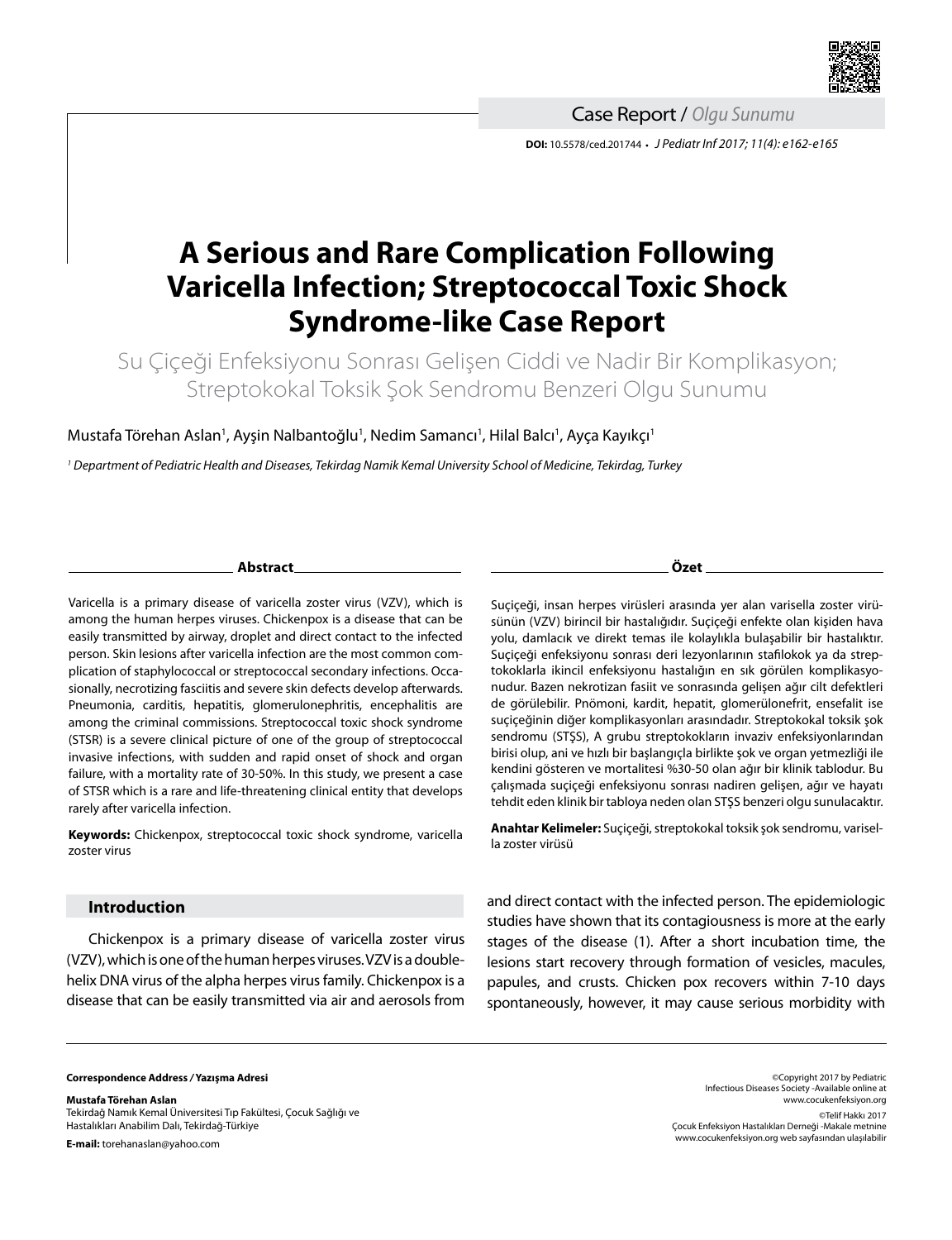more frequent complications and even mortality with increasing age. About two thirds of the hospitalizations due to chicken pox is seen in children (1). The VZV is specific to species and infects only humans; thus, it has no host other than humans (2).

Skin lesions after varicella infection are the most common complication of staphylococcal or streptococcal secondary infections. Occasionally, necrotizing fasciitis and severe skin defects may develop afterwards. Pneumonia, carditis, hepatitis, glomerulonephritis, encephalitis are other complications of chickenpox (3-6). Streptococcal toxic shock syndrome (STSR) is one of the invasive infections of the A group streptococci and is a severe clinical picture with sudden and rapid onset of shock and organ failure, with a mortality rate of 30-50% (7). It has been reported that the STSR incidence is 5-10/100.000, which is mostly sporadic (8). M protein and streptococcal pyrogenic exotoxins (SPE-A, SPE-B, SPE-C), which are virulence factors of group A streptococci (GAS), are indicated to be responsible in the pathogenesis of the disease. These factors, which act as superantigens as well as their anti- phagocytic and pyrogenic effects, respectively, increase endotoxin sensitivity, suppress IgM synthesis, stimulate cytotoxin release, thus leading to excessive T-cell proliferation and cause STSR formation (9).

In the present study, we present a streptococcal toxic shock syndrome-like case which is rare and a life-threatening clinical picture that develops after varicella infection.

## **Case Report**

 A seven-year two-month girl was administered to our hospital with complaints of rash and edema at the right half of the body, fever and weakness. The medical history revealed that the patient contacted a child having active varcella lesions about 2 weeks ago, that the patient had sporadic vesicular and papular itching lesions with slight erytrema at hairy skin, face, body, back and extremities for 5 days, that she was

hospitalized in a different health care establishment to which they had gone due to the development of a bullous lesion on the right shoulder, was treated with parenteral ampicilin-sulbactam and teicoplaninfor for 2 days. However, the lesion that had started on the right shoulder firstly had spread rapidly despite the treatment, over the right side of the body and had been accompanied by concurrent fever (Figure 1-3). With the



**Figure 2.** Diffuse cellulitis image of the case at administration.



**Figure 1.** Diffuse cellulitis image of the case at administration.



**Figure 3.** Diffuse cellulitis image of the case at administration.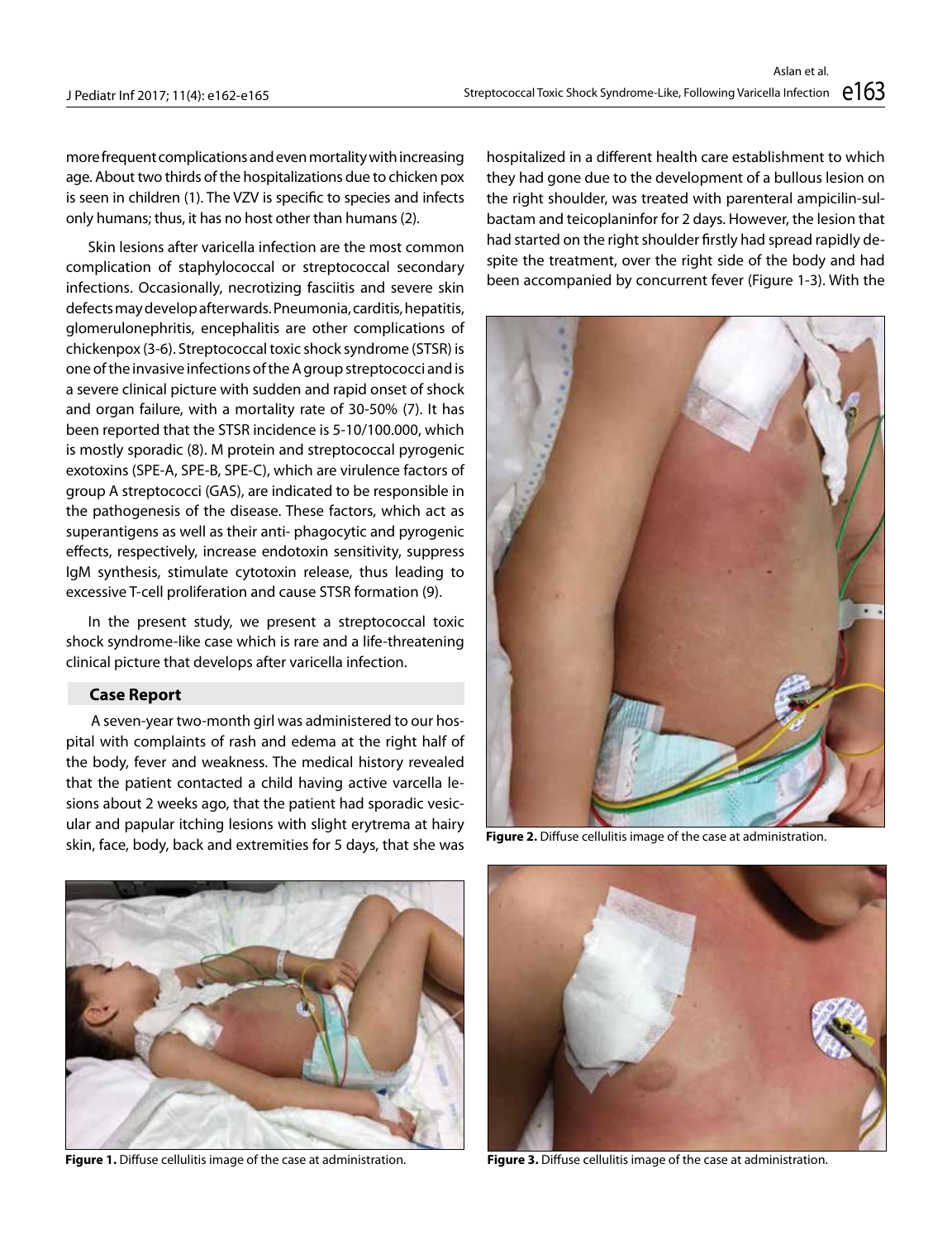deteriorating of the condition, low albumin, restriction in diuresis, the patient was referred to our hospital for further examinations and treatment. No specialty was detected in the background and family history. When her vaccination card of the patient was examined, it was seen that all her vaccinations were regularly made according to the national vaccination calendar, however, since varicella vaccination was not routine in Turkey at the time she was born, she was not vaccinated. In the physical examination, it was observed that her general condition and activity was at a medium level, she had a weak appearance. Her body weight was 20.3 kg (10-25 p), height 121 cm (25-50 p), armpit body temperature was 38.9°C. There were pleomorphic lesions, some crusted, some active varicella, on the hairy skin, body, back and extremities; there were 3 bullous lesions on the rght shoulder region, and there were pleomorphic varicells lesions with erythema and edema appearance, compatible with diffuse cellulites on the left half of the body. Cardiac apex beat was 127/min and was rhythmical; there were no additional sounds and no murmur. Arterial blood pressure was measured as 86/50 mmHg. Diuresis was slightly restricted, 0.7 cc/kg/h. other systemic and neurological examinations were assessed as normal.

In the laboratory assays, Hb was 11.8 g/dL, white cell count was 18.600/mm<sup>3</sup>, thrombocyte count was 215.000/mm<sup>3</sup>; in peripheric spread PNL was 82%, lymphocyte was 10%, monocyte was 8%. Erythrocyte sedimentation rate (ESR) was 90 mm/h and C-reactive protein (CRP) was 227 mg/L. Blood biochemistry values were as follows: Urea: 68 mg/dL, creatinine: 1.87 mg/dL, albumin: 2.3 mg/dL, AST: 38 U/L, ALT: 29 U/L, GGT: 42 U/L, total bilirubin: 0.96 mg/dL, direct bilirubin: 0.27 mg/ dL. Routine urine tests, blood sugar, serum electrolytes and coagulation tests were within normal ranges. The serological tests were VZV IgM positive. *Streptococcus pyogenes* growth was observed in both sample cultures taken from the lesions and the case was assessed as a streptococcal toxic shock syndrome-like picture associated with invasive skin infection developed after varicella infection. Parenteral cephazolin (75 mg/kg/day) and clindamycin (40 mg/kg/day) were started as anti-biotherapy. A dramatic amelioration occurred within the first 12-24 hours of the treatment in the erytrema and edema cellulitis in the right half of the patient's body and a rapid decrease was observed in acute phase reactants. Supportive therapy was administered for acute renal failure and low level of albumin. Her therapy was completed to 10 days and after recovery in the lesions and laboratory findings, she was discharged.

## **Discussion**

STSR is one of the serious invasive diseases; it develops associated with streptococci and has bas prognosis. Factors that are involved in STSR development include very small or old age, diabetes, alcoholism, surgical intervention, trauma, varicella infection, pregnancy, direct contact with a patient, high prevalence of invasive strains in the community and non-steroid drug use (1,2). In the present case, the patient was completely healthy previously, with no disease or immune-suppression condition. There was only a varicella infection onset about 2 weeks before. There are cases that in which STSR develops without any preparative factor in children and in healthy adults in the literature; however, the entrance door of the infection agent could not be found in 50% of such cases (7,8,10,11). In the present case, it is believed that the entrance door of the agent was the bullous lesions on the right shoulder. A serious cellulitis had appeared, rapidly spreading downwards from the right shoulder and "*Streptococus pyogenes*" growth was detected in both sample cultures.

The treatment of the toxic shock syndrome includes the detection of the source of the infection, surgery if necessary, appropriate supportive therapy in the fight with shock and immunotherapy as well as appropriate antibiotic use (7,8). Treatments in which anti-cytokines are used are still controversial (8). This patient, who had slightly restricted dieresis and hypoalbuminemia when admitted in the hospital, was administered parenteral cephazolin (75 mg/kg/day) and clindamycin (40 mg/kg/day) as anti-biotherapy, taking into account the kidney and liver functions. The patient had no hypotension after intravenous fluid treatment and no supportive cardiac inotropic treatment was necessary. It has been demonstrated in studies that Clindamycin is more effective because it inhibits SPE-A and SPE-B synthesis more than penicillin and thus, clindamycin is suggested in standard STSR treatment (12).

Toxic shock syndrome caused by streptococci is a severe picture. As in the present case, STSR must be considered in patients with a sudden and rapid shock picture in patients admitted with a diffuse skin and soft tissue infection. In the clinic, there is a bacteriamia picture associated with skin and soft tissue infection, shock, ARDS and kidney failure. Anti-biotherapy started at an appropriate and early stage and other supportive organ treatments must be urgently administered. Studies report that the mortality of STSR is about 30-50% and that this rate can rise up to 80% in the presence of necrotizing fasciitis (8-10). Consequently, streptococcal toxic shock syndrome is a picture which is rarely observed after varicella infections and which progresses rapidly with high mortality.